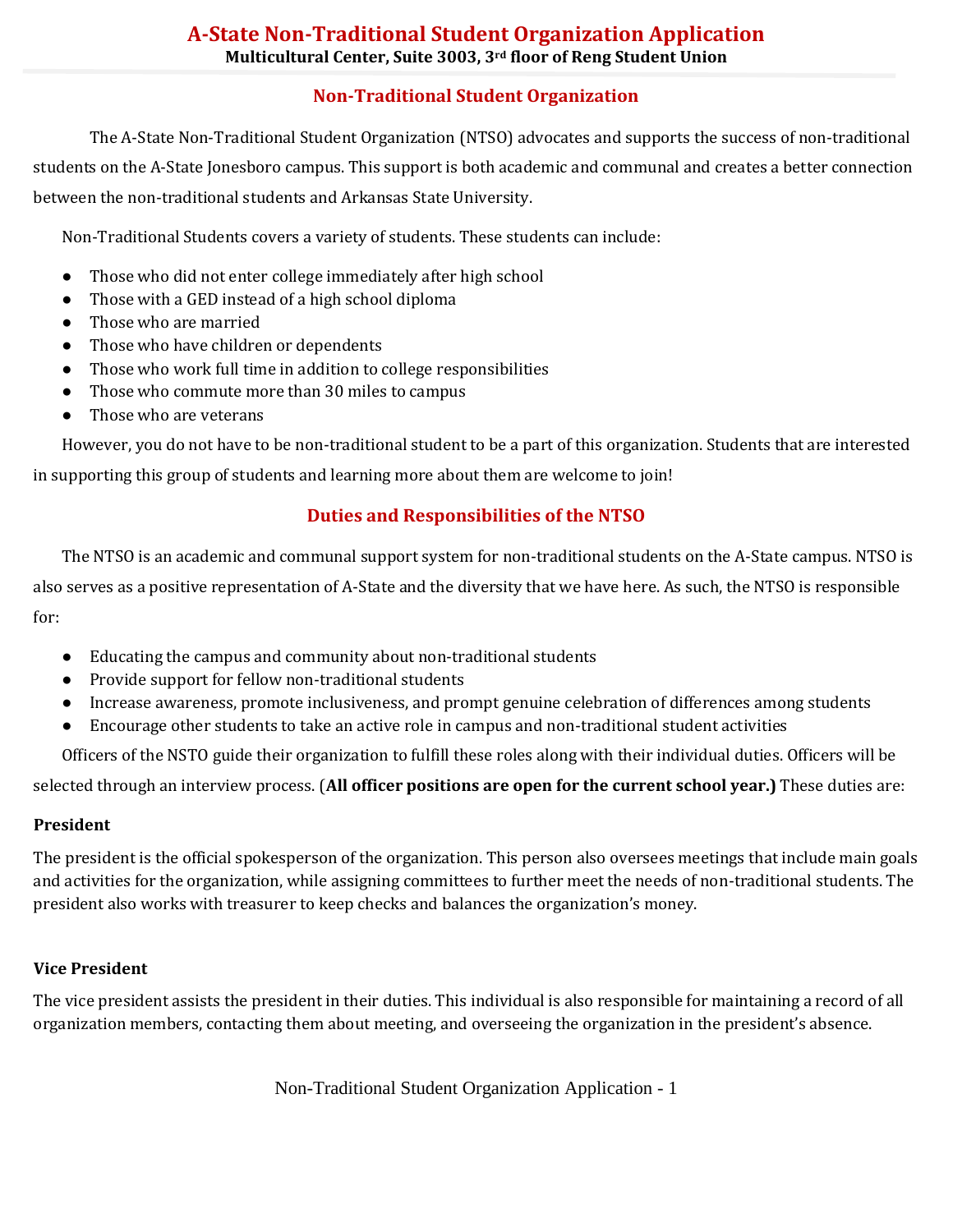#### **Secretary**

The secretary is to keep a detailed record of all things pertaining to the organization. This includes, but is not limited to, organization memberships, meeting logs, minutes, discussions, forms, applications, etc.

#### **Treasurer**

The treasurer collects and maintains all funds associated with this organization. This individual will also oversee the checks, balance the accounts, and keep records of money being used. The treasurer will coordinate with the president on expenses.

## **Historian and Social Media Manager**

The historian and social media manager will take pictures at all events, maintain organization documents, and maintain the social media accounts for the organization.

## **Characteristics of NTSO Members**

- Display strong interpersonal, communication, and leadership skills and the potential to develop these skills
- Passionate about multiculturalism and diversity
- Have a positive attitude, enthusiasm, & passion for A-State
- Willingness to work with a diverse group of people
- Desire to take initiative, motivate/help others, have strong sense of responsibility, and have fun
- Adhere to a strong code of ethics at all times
- Exhibit leadership potential & willingness to develop leadership skills further
- Demonstrate punctuality and professionalism

## **Qualifications and Requirements of NSTO Members**

- Must remain in good academic and judicial standing with the University throughout the tenure in the position, not violate the Student Code of Conduct, and conduct yourself in an appropriate manner both in person and electronically via the Internet (email, Facebook, Twitter, Vine, Instagram, etc).
- Demonstrate an appreciation for diversity, advocacy, and social justice
- Exhibit academic excellence, strong communication skills, and strong leadership potential
- Participate and attend all aspects of scheduled trainings, meetings, and retreats including, but not limited to: mandatory meetings, monthly meetings, and other events.
- Consumption of alcohol twenty-four hours prior to an event or while at a campus event is **not** permitted. Absolutely no drug use will be tolerated at any time.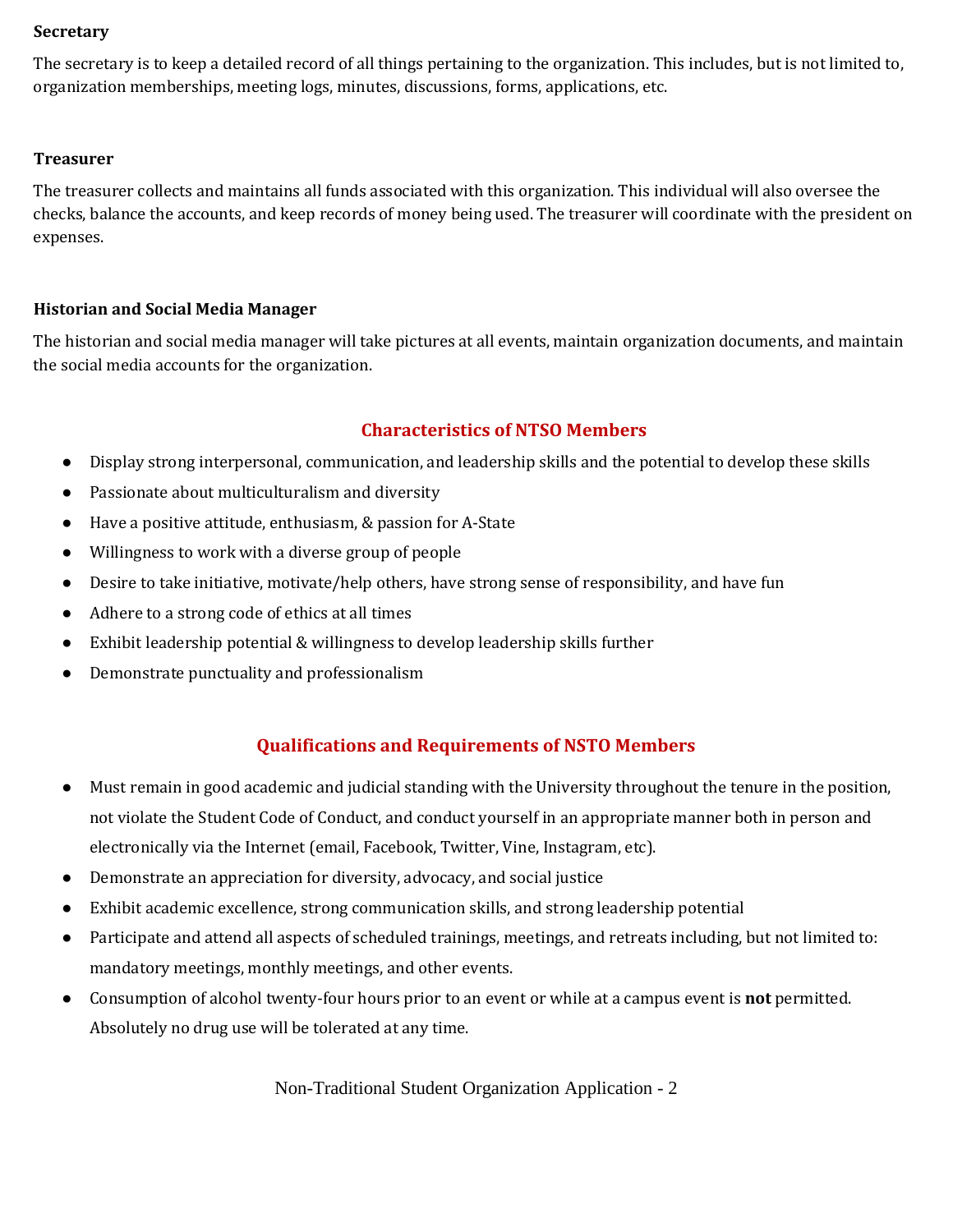#### **Benefits**

- Develop leadership, interpersonal communication, and social skills.
- Contact with A-State administrators, faculty, staff, and other students.
- Gain significant leadership experience while enhancing your opportunities for campus involvement, employment marketability, and career opportunities.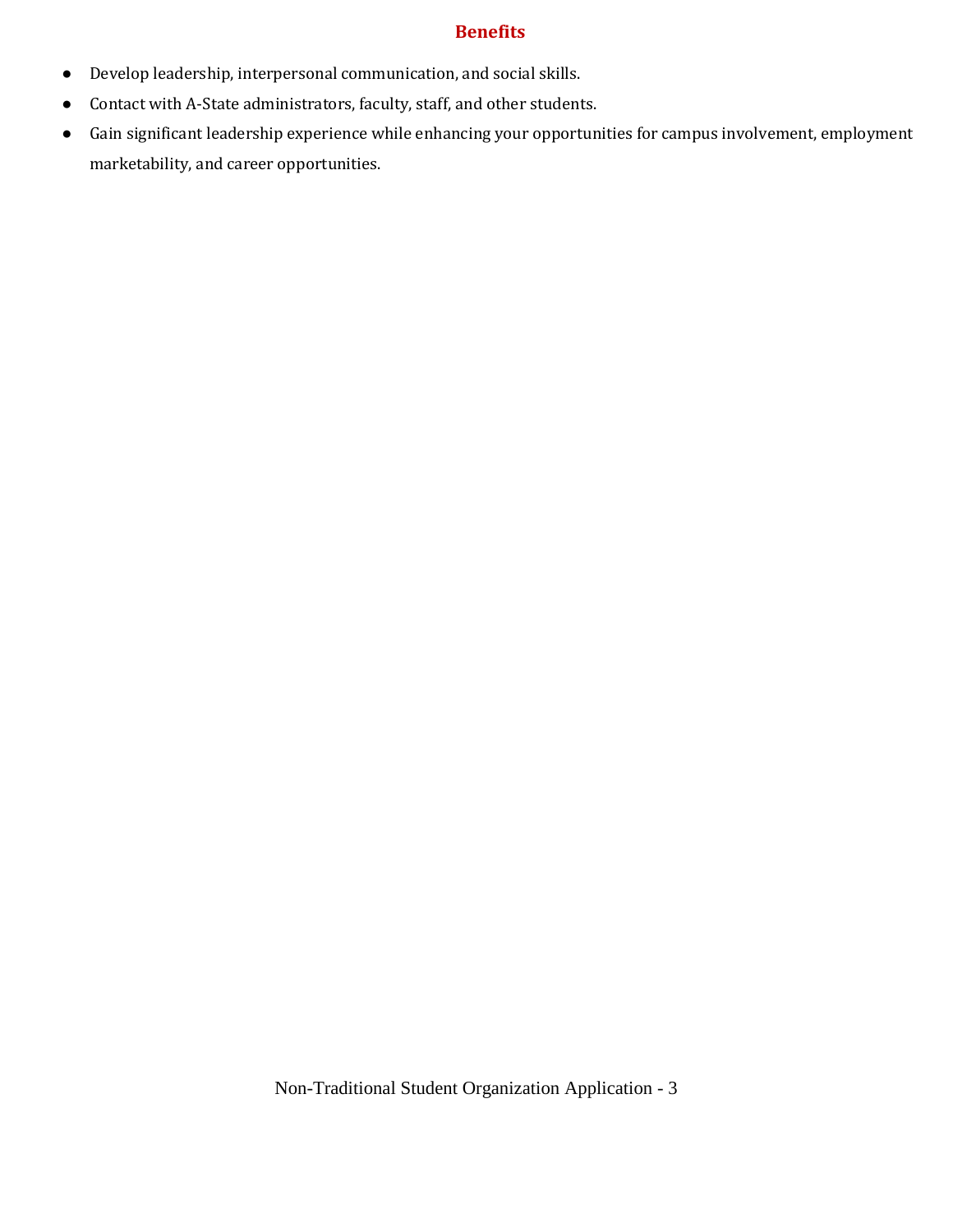## **Application Process**

Please keep track of your own application status by using the Application Check list listed below:

- Paper Application Completed application, resume, and references, must be turned in.
	- o Completed Application includes:
		- Information Page from application
		- Responses to essay questions (only needed if you are applying for an officer position)– typed 12 point font
		- Resume that includes your current and previous campus organizations, leadership positions, and employment (freshmen **only** may include high school activities)
		- References (optional) (only needed if you are applying for an officer position) –Reference forms must be submitted to the Multicultural Center. It is your responsibility to ensure these letters reach the Multicultural Center prior to the application deadline.
			- References should be given to someone who can comment on your leadership or work skills and experience.
			- References **cannot** be completed by any undergraduate students, graduate students, or Multicultural Center staff members, and should not be completed by anyone that has any form of family tie to you directly.
			- Reference letters should be delivered to the Multicultural Center, Room 3003 of the Carl R. Reng student union.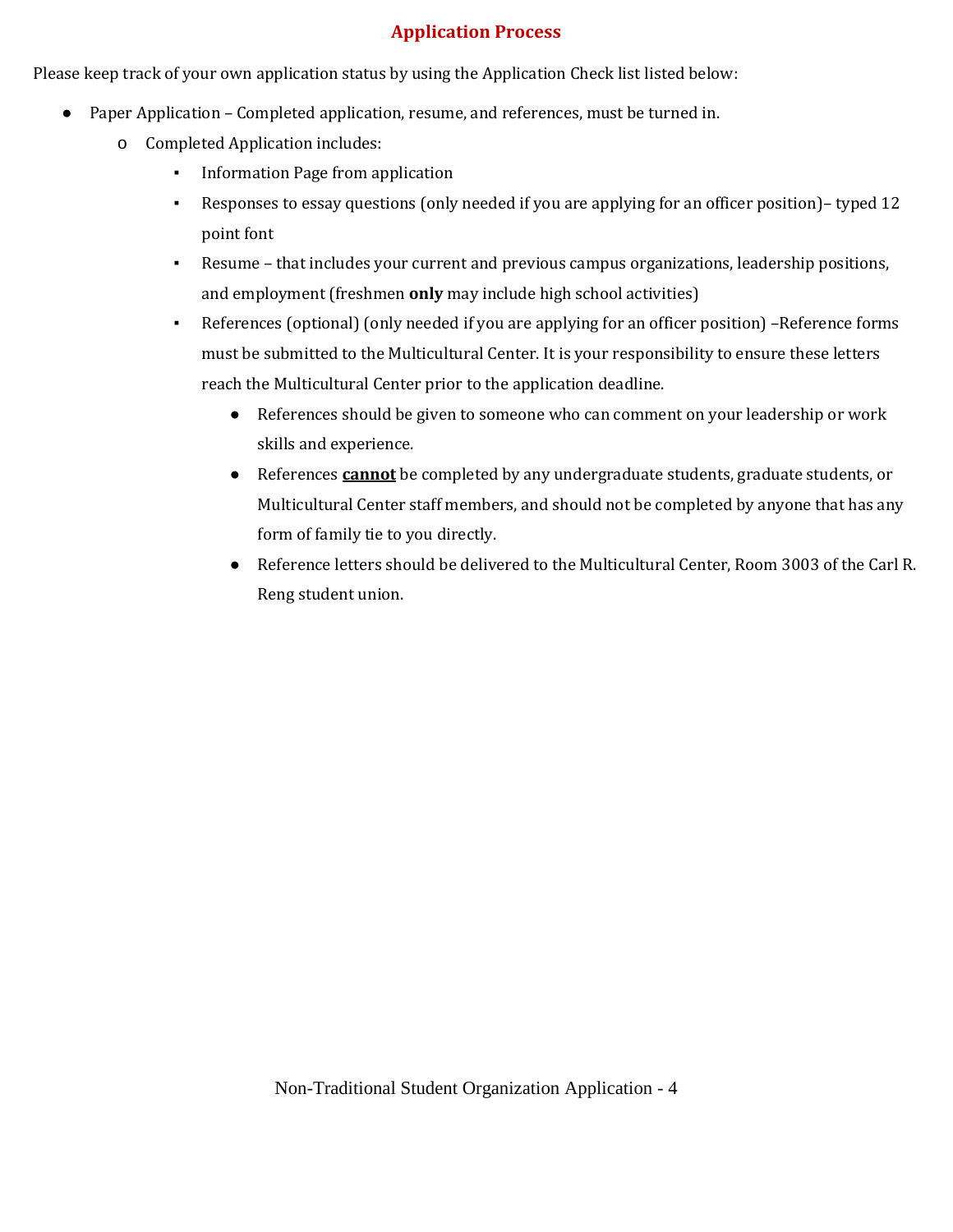## **A-State Non-Traditional Student Organization Application Multicultural Center, Suite 3003, 3rd floor of Reng Student Union**

Essay Questions: Provide 12 point font typed answers to the applicable questions to be submitted with your application. Essays should be no more than 200 words each. Be sure your name appears on all pages.

### **Essay Questions are only required for those interested in becoming officers.**

#### **NEW APPLICANTS ONLY:**

All new applicants should provide answers to the questions below along with the information sheet included in this packet, the two reference forms, and personal resume.

- 1. Why are you interested in being a Non-Traditional Student Organization Officer?
- 2. What initiatives do you plan to implement as an officer in NTSO?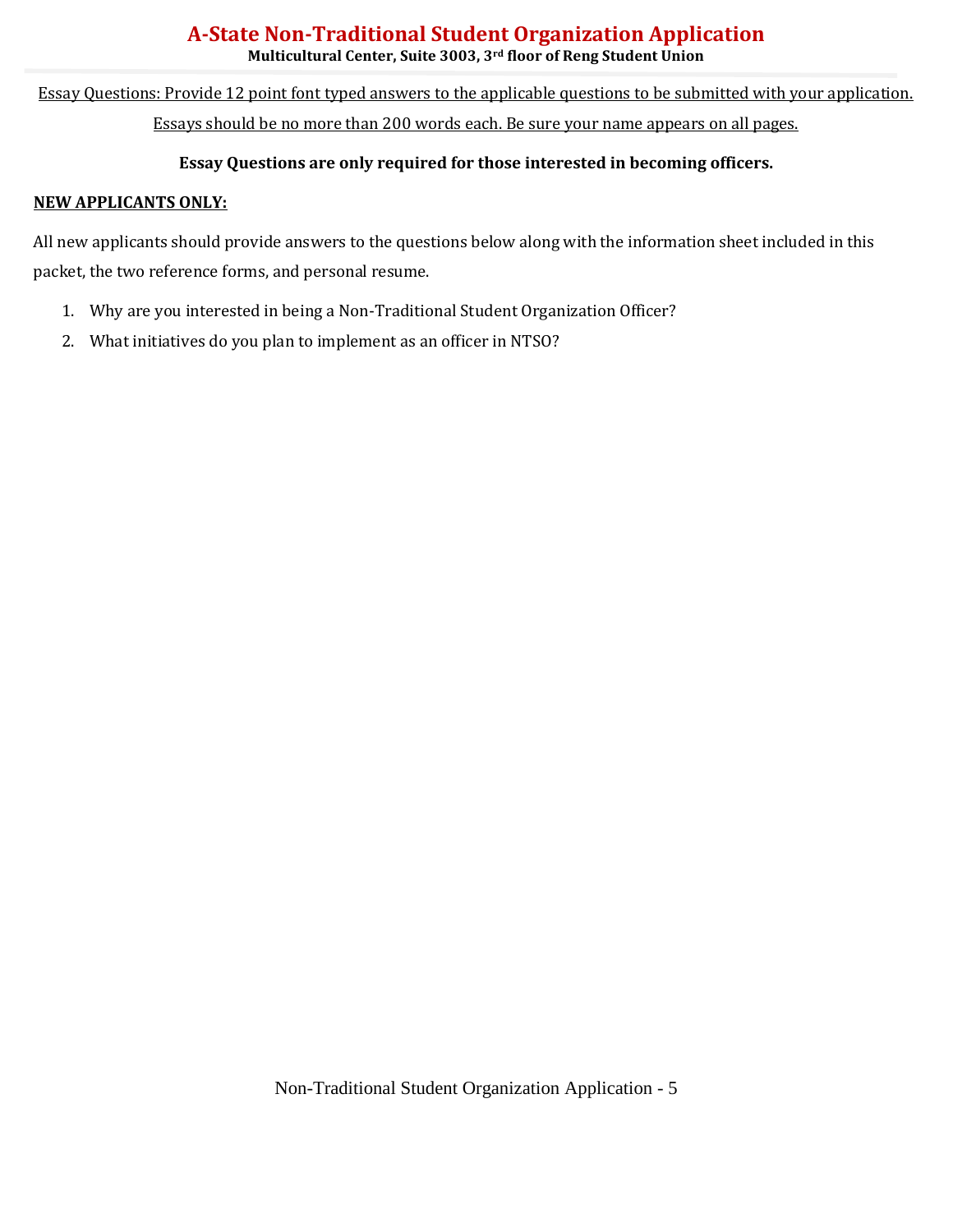**A-State Non-Traditional Student Organization Application Information Page**

|  |  | Multicultural Center, Suite 3003, 3rd floor of Reng Student Union |
|--|--|-------------------------------------------------------------------|
|  |  |                                                                   |

\*Not Used In the Selection Process

| Current Academic Classification* (Please Select One): Freshman / Sophomore / Junior / Senior / Graduate Student          |
|--------------------------------------------------------------------------------------------------------------------------|
| Are you a Non-Traditional Student*? Yes / No Expected Hours completed at end of fall 2016*: ______                       |
| Expected Graduation Date (Officers are required to serve both fall & spring terms): ________________                     |
|                                                                                                                          |
|                                                                                                                          |
| Please check one of the following & provide information*: __I live on campus (Name of hall: ______________) __I live off |
| campus ___ I commute to campus                                                                                           |
| How did you hear about the Non-Traditional Student Organization*? (Please check all that apply)                          |
| ____A-State Staff/Faculty Member<br>___Daily Digest<br>____Social Media<br>____ Flyer on Campus                          |
|                                                                                                                          |
| Are you interested in serving in an officer's position? Yes / No If yes, select what you would be interested in:         |
| President _____ Vice President ______ Secretary ______ Treasurer ______ Historian and Social Media Manager               |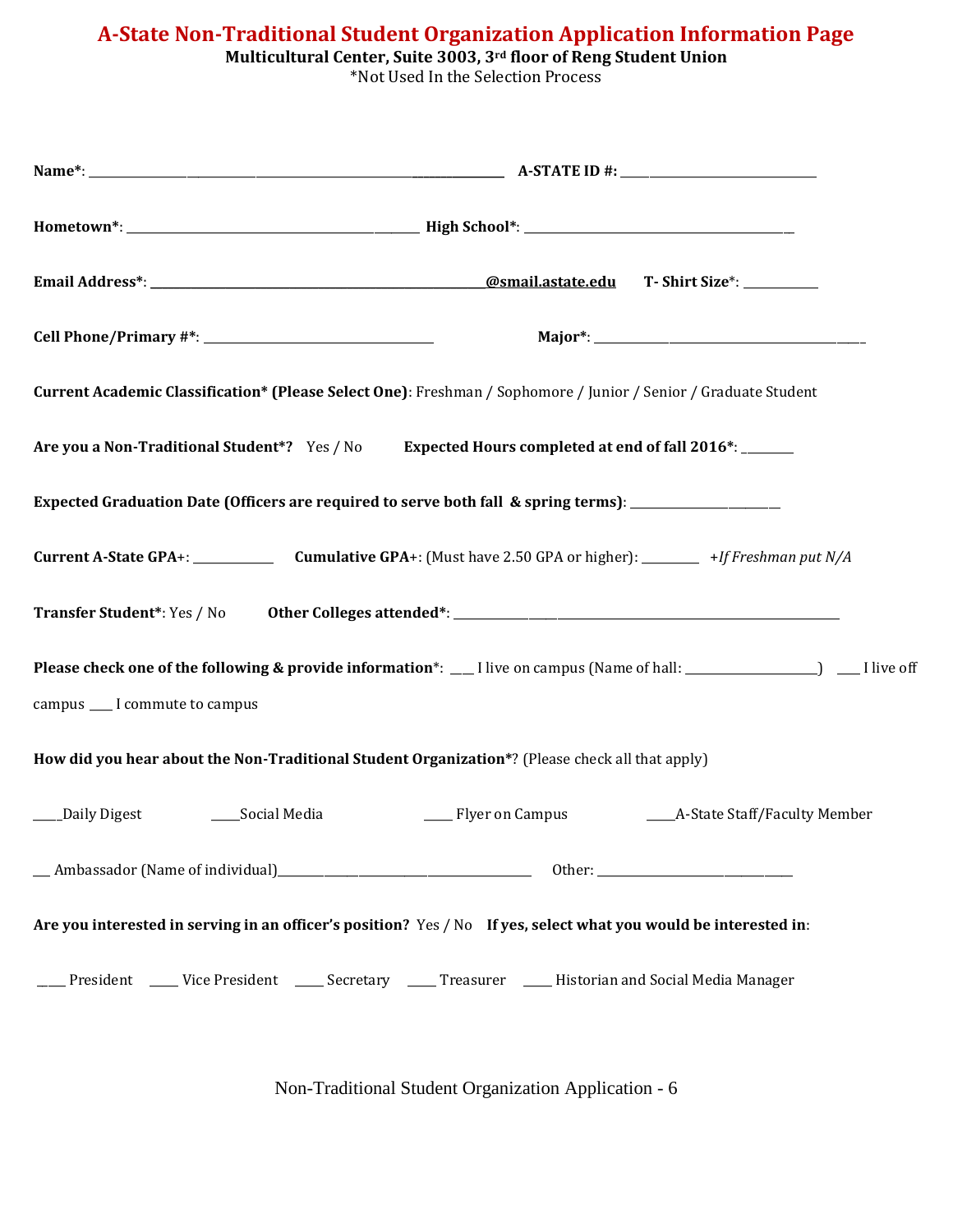# **A-State Non-Traditional Student Organization Application Information Page**

#### **By signing below you agree to the following terms**:

- I understand that all documents to this application for employment are confidential and the property of the Multicultural Center. I further understand that I will not have the opportunity to personally review or inspect any of these documents. However, in an effort to promote a valuable educational experience and to improve interviewing skills, feedback concerning reasons for selection or non-selection will be provided at the applicant's request.
- I do herby consent to the release of my educational records to the Multicultural Center, as needed, to confirm that I am enrolled as a full-time student at Arkansas State University, that I have a minimum of a 2.50 cumulative grade point average, that I am in good standing with Arkansas State University, and that I currently have no disciplinary actions against me.
- I wish to submit this application for the position of NTSO Officer. I am aware of the responsibilities of this position as specified in the NTSO Officer position description, and I fully intend to fulfill each one to the best of my ability if selected. I possess the minimum qualifications required for this position as specified on this form and all information provided herein is accurate. I understand that if selected I will be required to sign an agreement to serve as an NTSO Officer, all scheduled meetings regarding the NTSO, and be available for the organization.

**Arkansas State University does not discriminate on the basis of race, sex, ethnicity, religion, national origin, age, handicap, veteran status, or any other federally protected class in the provision of educational opportunities or benefits.**

**Arkansas State University does not discriminate on the basis of sex or handicap in the educational programs and activities which it operates, pursuant to the requirements of Title IX of the Educational Amendments of 1972. Public Law 92-318; and Section 504 of the Rehabilitation Act of 1973, Public Law 93-112, and the Americans with Disabilities Act of 1990, Public Law 101-336, respectively. This policy extends to both employment by and admission to the University.**

**Inquiries concerning the Title IX and Section 504 and the Americans With Disabilities Act of 1990 should be directed to the Title IX Coordinator, and the Office of Affirmative Action. Charges of violations of the above policy should also be directed to the Title IX coordinator and the Office of Affirmative Action.**

**Signature**: \_\_\_\_\_\_\_\_\_\_\_\_\_\_\_\_\_\_\_\_\_\_\_\_\_\_\_\_\_\_\_\_\_\_\_\_\_\_\_\_\_\_\_\_\_\_\_\_\_\_\_\_\_\_\_\_ **Date**\_\_\_\_\_\_\_\_\_\_\_\_\_\_\_\_\_\_\_\_\_\_\_\_\_\_\_\_\_\_\_\_\_\_\_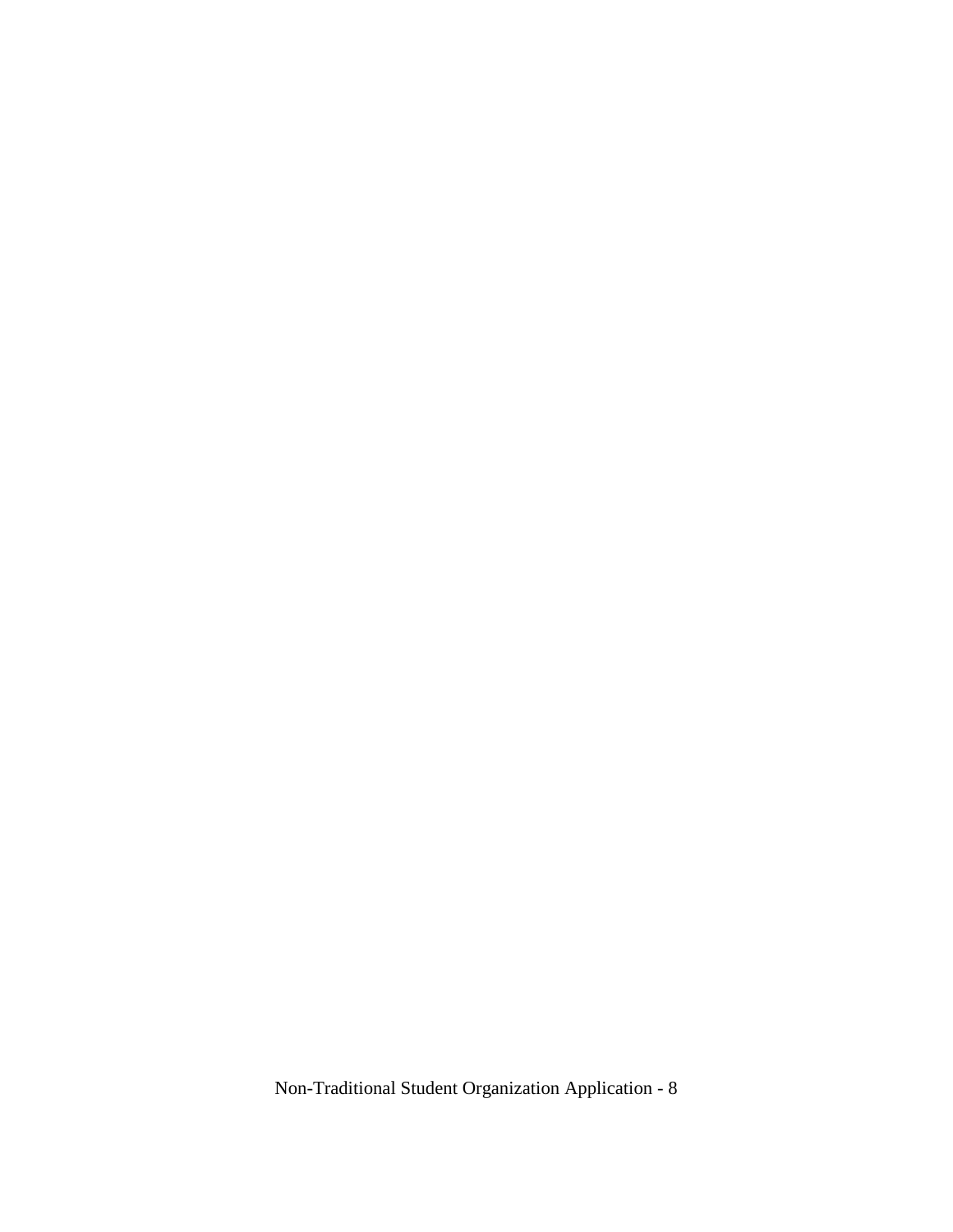## **A-State Non-Traditional Student Organization Application Multicultural Center, Suite 3003, 3rd floor of Reng Student Union**

References should be delivered to the Multicultural Center in a sealed envelope OR scanned and emailed to [astateMC@astate.edu,](mailto:astateMC@astate.edu) but must come directly from reference. All forms must be received by deadline. If you have any questions, please contact the Multicultural Center at 870-680-4052.

Arkansas State University Non-Traditional Student Organization encourages students to take an active role on campus and bring awareness to issues of multiculturalism, equality, and social justice. NTSO Officers are uniquely poised among their peers to increase awareness, promote inclusiveness, prompt genuine celebration of differences across campus, and implement/facilitate all aspects of the Multicultural and Non-Traditional Student programs. They are proud A-State students, team players, responsible, positive, sincere, and possess strong interpersonal communication skills. NTSO Officers must positively represent A-State in their daily lives, both in person and on the internet. NTSO Officers should be self-confident and respectful while being open-minded, enthusiastic, and ready to assist others. In addition, NTSO Officers must have a willingness to learn and have a strong work ethic. **Please be candid in your appraisal of the listed candidate. Please feel free to provide any additional comments regarding the applicant's overall potential success in leading new students. (attachments / letters accepted)**

#### **Applicant name:** \_\_\_\_\_\_\_\_\_\_\_\_\_\_\_\_\_\_\_\_\_\_\_\_\_\_\_\_\_\_\_\_\_\_\_\_\_\_\_\_\_\_\_\_\_\_\_\_\_\_\_\_\_\_\_\_\_\_\_\_\_\_\_\_\_\_\_\_\_\_\_\_\_\_\_\_\_\_\_\_\_\_\_

1. How long and in what capacity have you known the applicant?

- 2. Why do you believe this person should serve as a NTSO Officer?
- 3. Indicate your opinion of the applicant's ability in the following areas:

|                                            | . .<br><b>Outstanding</b> | ັ<br><b>Above Average</b> | Average | <b>Below Average</b> | <b>No Basis</b> |
|--------------------------------------------|---------------------------|---------------------------|---------|----------------------|-----------------|
| <b>Leadership Potential</b>                |                           |                           |         |                      |                 |
| <b>Oral Communication</b><br><b>Skills</b> |                           |                           |         |                      |                 |
| <b>Team Player</b>                         |                           |                           |         |                      |                 |
| Responsibility                             |                           |                           |         |                      |                 |
| <b>Respectful</b>                          |                           |                           |         |                      |                 |
| <b>Enthusiasm for A-</b><br><b>STATE</b>   |                           |                           |         |                      |                 |
| <b>Work Ethic</b>                          |                           |                           |         |                      |                 |
| Personality                                |                           |                           |         |                      |                 |
| <b>Maturity</b>                            |                           |                           |         |                      |                 |

4. Please indicate your overall assessment of the applicant and ability to succeed as an NTSO Officer. \_\_\_\_ Highly Recommend \_\_\_\_ Recommend \_\_\_\_ Recommend with Reservations (please explain)

| Name:      | Title: |
|------------|--------|
| Phone:     | Email: |
| Signature: | Date:  |